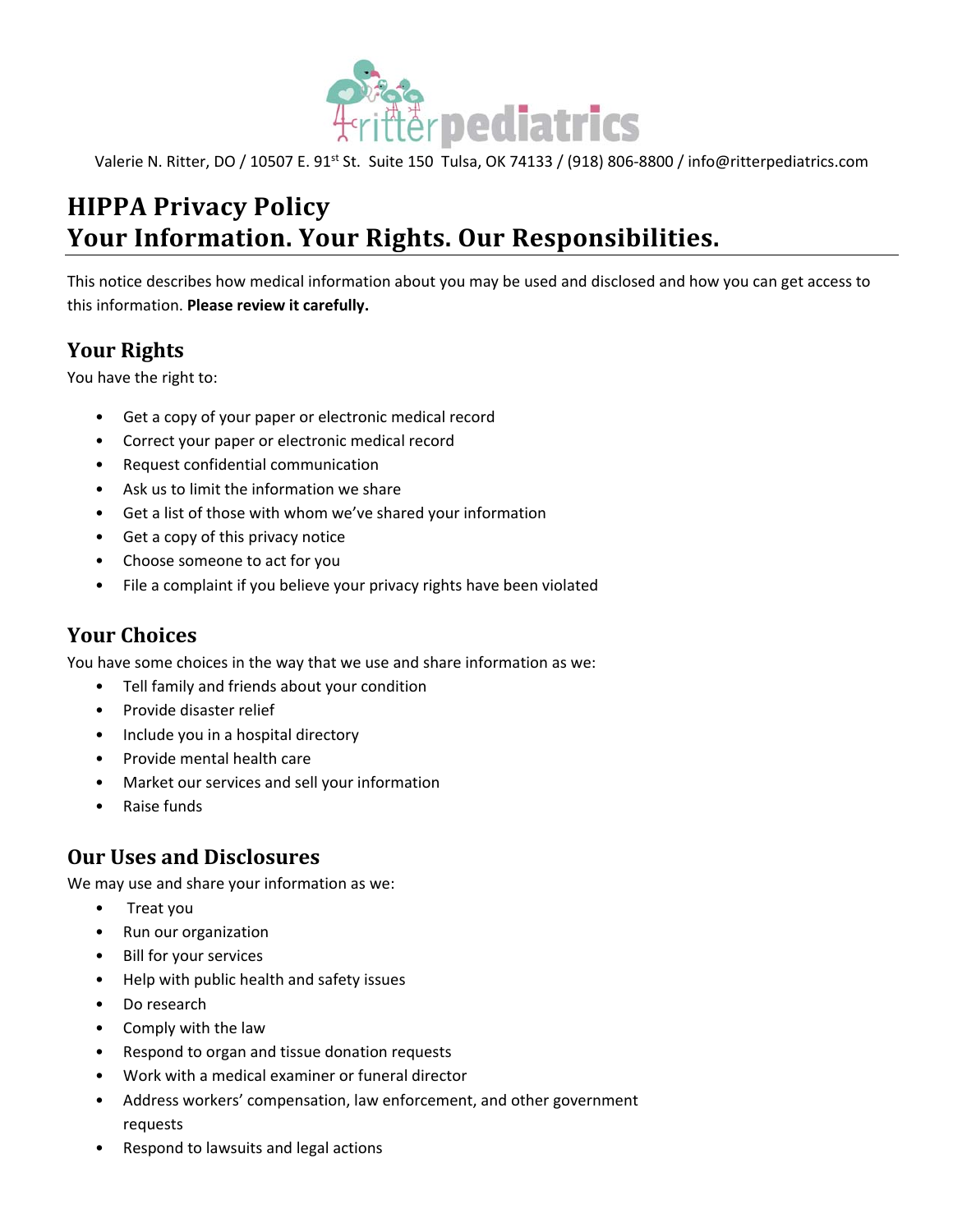## **Your Rights**

**When it comes to your health information, you have certain rights.** This section explains your rights and some of our responsibilities to help you.

### **Get an electronic or paper copy of your medical record**

- You can ask to see or get an electronic or paper copy of your medical record and other health information we have about you. Ask us how to do this.
- We will provide a copy or a summary of your health information, usually within 30 days of your request. We may charge a reasonable, cost‐based fee.

#### **Ask us to correct your medical record**

- You can ask us to correct health information about you that you think is incorrect or incomplete. Ask us how to do this.
- We may say "no" to your request, but we'll tell you why in writing within 60 days.

### **Request confidential communications**

- You can ask us to contact you in a specific way (for example, home or office phone) or to send mail to a different address.
- We will say "yes" to all reasonable requests.

### **Ask us to limit what we use or share**

- You can ask us not to use or share certain health information for treatment, payment, or our operations. We are not required to agree to your request, and we may say "no" if it would affect your care.
- If you pay for a service or health care item out-of-pocket in full, you can ask us not to share that information for the purpose of payment or our operations with your health insurer. We will say "yes" unless a law requires us to share that information.

### **Get a list of those with whom we've shared information**

- You can ask for a list (accounting) of the times we've shared your health information for six years prior to the date you ask, who we shared it with, and why.
- We will include all the disclosures except for those about treatment, payment, and health care operations, and certain other disclosures (such as any you asked us to make). We'll provide one accounting a year for free but will charge a reasonable, cost-based fee if you ask for another one within 12 months.

### **Get a copy of this privacy notice**

You can ask for a paper copy of this notice at any time, even if you have agreed to receive the notice electronically. We will provide you with a paper copy promptly.

### **Choose someone to act for you**

- If you have given someone medical power of attorney or if someone is your legal guardian, that person can exercise your rights and make choices about your health information.
- We will make sure the person has this authority and can act for you before we take any action.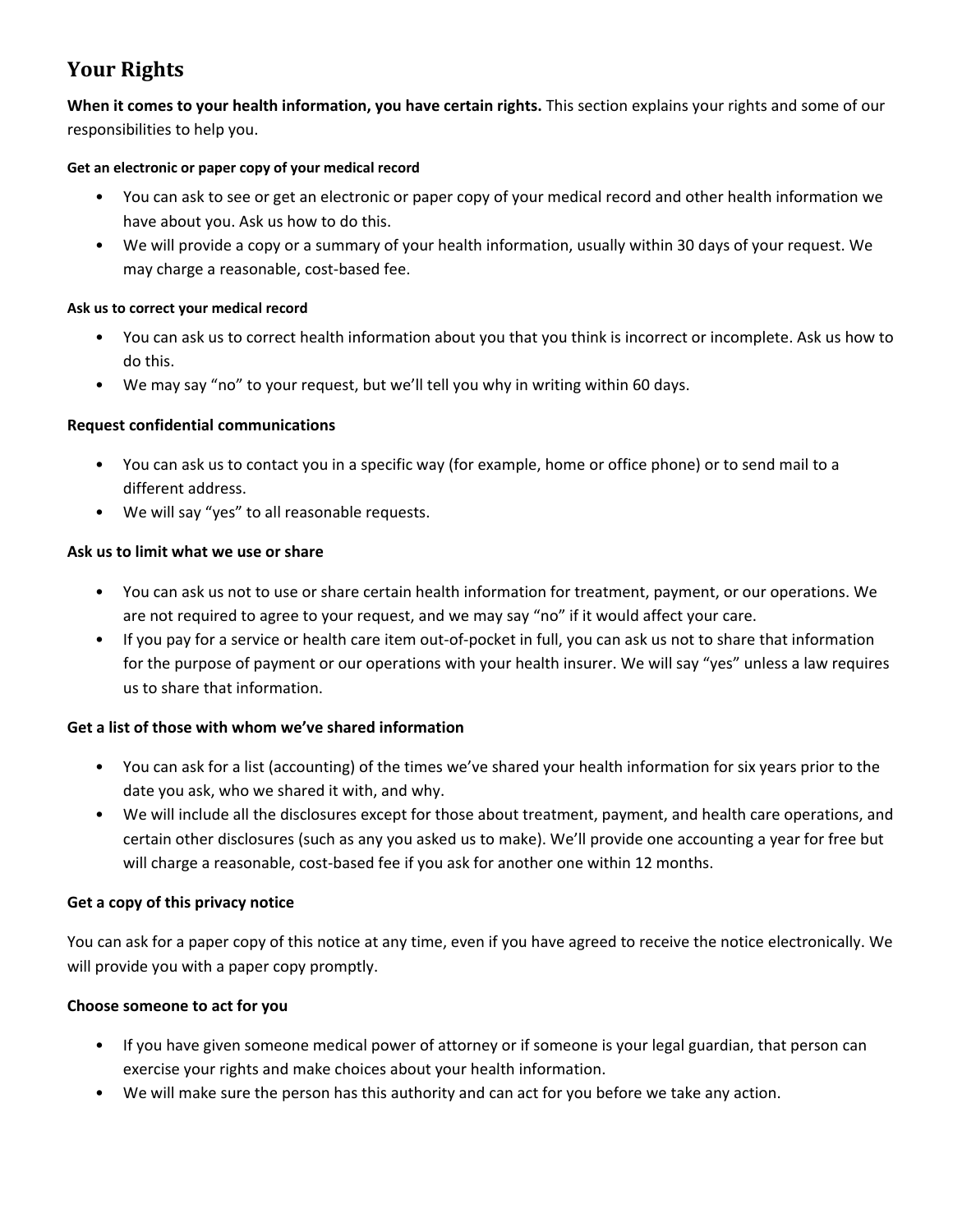### **File a complaint if you feel your rights are violated**

- You can complain if you feel we have violated your rights by contacting us using the information on page 1.
- You can file a complaint with the U.S. Department of Health and Human Services Office for Civil Rights by sending a letter to 200 Independence Avenue, S.W., Washington, D.C. 20201, calling 1‐877‐696‐6775, or visiting **www.hhs.gov/ocr/privacy/hipaa/complaints/.**
- We will not retaliate against you for filing a complaint.

## **Your Choices**

**For certain health information, you can tell us your choices about what we share.** If you have a clear preference for how we share your information in the situations described below, talk to us. Tell us what you want us to do, and we will follow your instructions.

In these cases, you have both the right and choice to tell us to:

- Share information with your family, close friends, or others involved in your care
- Share information in a disaster relief situation
- Include your information in a hospital directory

If you are not able to tell us your preference, for example if you are unconscious, we may go ahead and share your information if we believe it is in your best interest. We may also share your information when needed to lessen a *serious and imminent threat to health or safety.*

In these cases we never share your information unless you give us written permission:

- Marketing purposes
- Sale of your information
- Most sharing of psychotherapy notes

In the case of fundraising:

• We may contact you for fundraising efforts, but you can tell us not to contact you again.

## **Our Uses and Disclosures**

### **How do we typically use or share your health information?**

We typically use or share your health information in the following ways.

### **Treat you**

We can use your health information and share it with other professionals who are treating you.

*Example: A doctor treating you for an injury asks another doctor about your overall health condition.*

### **Run our organization**

We can use and share your health information to run our practice, improve your care, and contact you when necessary.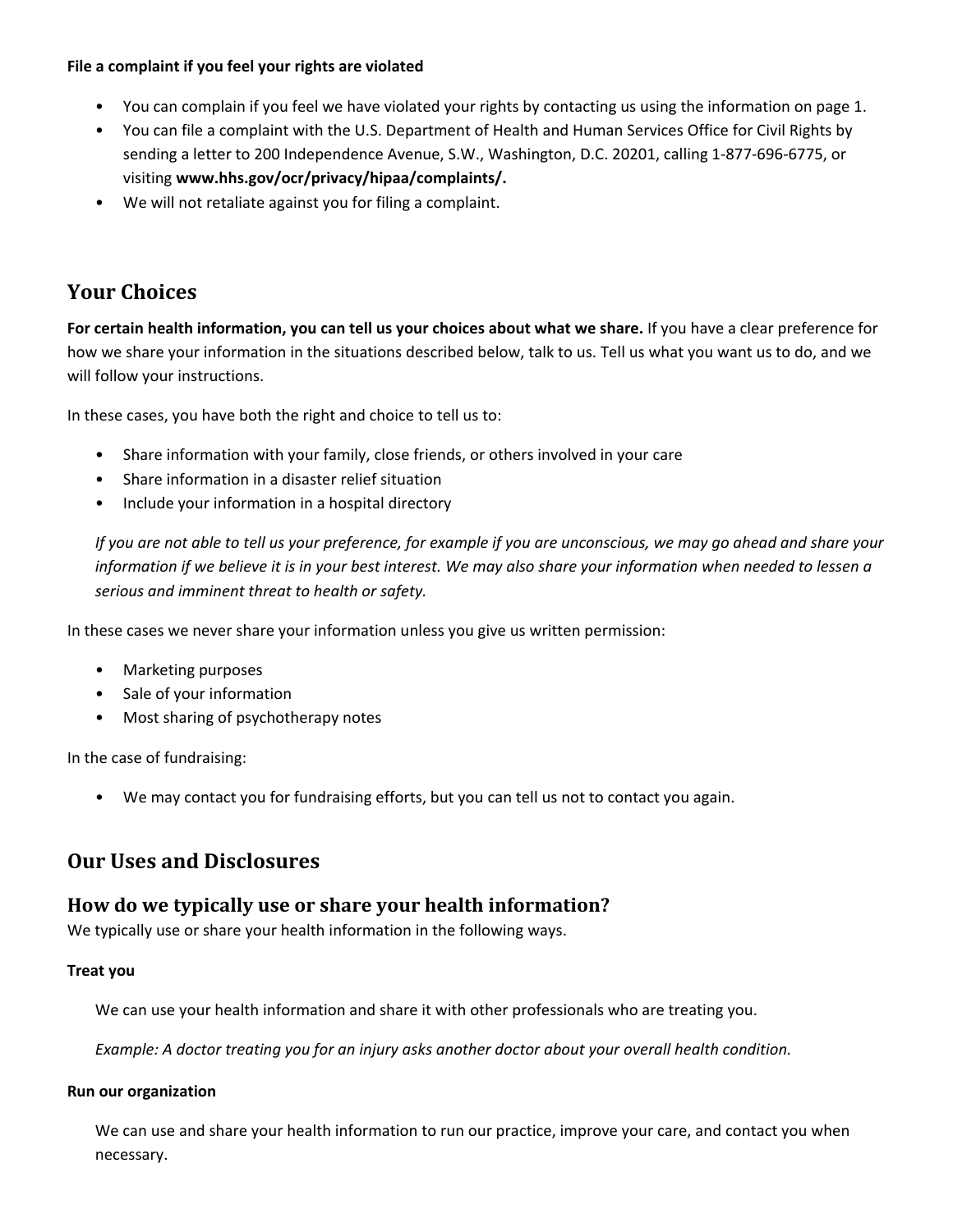*Example: We use health information about you to manage your treatment and services.* 

#### **Bill for your services**

We can use and share your health information to bill and get payment from health plans or other entities.

Example: We give information about you to your health insurance plan so it will pay for your services.

### **How else can we use or share your health information?**

We are allowed or required to share your information in other ways – usually in ways that contribute to the public good, such as public health and research. We have to meet many conditions in the law before we can share your information for these purposes. For more information see: www.hhs.gov/ocr/privacy/hipaa/understanding/consumers/index.html**.**

#### **Help with public health and safety issues**

We can share health information about you for certain situations such as:

- Preventing disease
- Helping with product recalls
- Reporting adverse reactions to medications
- Reporting suspected abuse, neglect, or domestic violence
- Preventing or reducing a serious threat to anyone's health or safety

#### **Do research**

We can use or share your information for health research.

#### **Comply with the law**

We will share information about you if state or federal laws require it, including with the Department of Health and Human Services if it wants to see that we're complying with federal privacy law.

#### **Respond to organ and tissue donation requests**

We can share health information about you with organ procurement organizations.

#### **Work with a medical examiner or funeral director**

We can share health information with a coroner, medical examiner, or funeral director when an individual dies.

#### **Address workers' compensation, law enforcement, and other government requests**

We can use or share health information about you:

- For workers' compensation claims
- For law enforcement purposes or with a law enforcement official
- With health oversight agencies for activities authorized by law
- For special government functions such as military, national security, and presidential protective services